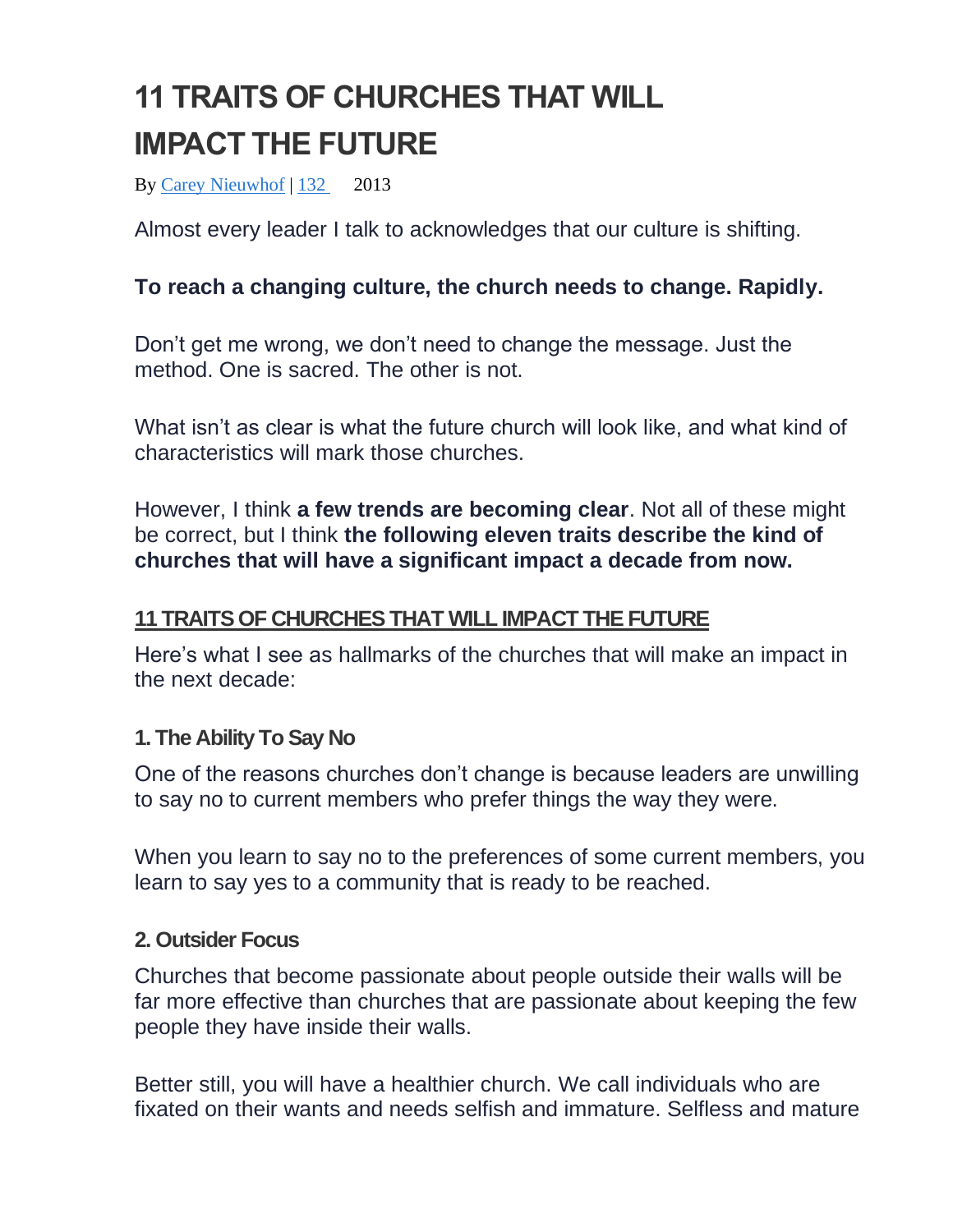churches will have an impact because of their passion for people God cares about.

### **3. Quick Decision Making**

If you have a decision-making process that's slow and complicated, you will not be able to keep up with the pace of change needed. Having multi-level approval processes and having to get congregational approval on matters will block innovation.

If you can't make a decision within 24 hours, your process is too slow.

And with change happening as radically and unpredictably as it is now, if you can pivot your organization within 30 days, you're too slow.

## **4. Flexibility**

You don't need to change your mission (for the most part), but you do need to change your methods.

Flexible and adaptable churches that can innovate around strategy and different initiatives will have the freedom to make the changes they need to make an impact moving forward.

## **5. A Willingness To Embrace Smaller To Become Bigger**

Mega-churches will continue to grow, but most of us won't lead megachurches.

When small churches stop trying to be mega-churches, good things can happen.

In fact, more and more larger churches will start embracing smaller venues, locations and partnerships to keep growing. A greater number of smaller venues might be a hallmark of future churches making an impact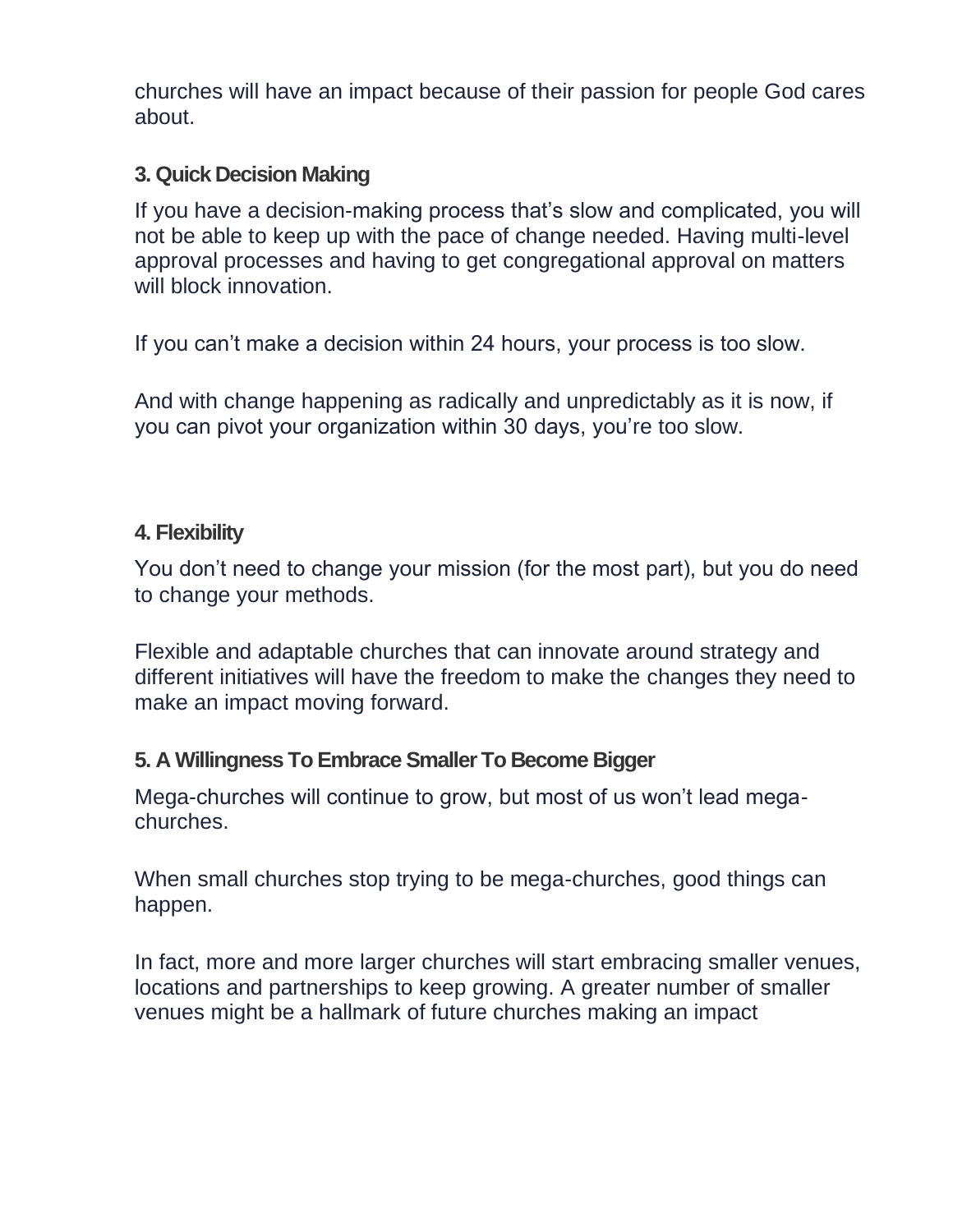## **6. A Quicker, Lighter Footprint**

Churches need a quicker, lighter footprint to grow. If you're waiting for millions to build your building, you might wait forever. Get innovative and start looking at portable and non-traditional ways of growing your ministry.

Quicker, lighter footprints will be necessary.

## **7. Valuing Online Relationships As Real Relationships**

Churches that aren't online beyond a website are going to miss the boat. Real interaction with real people online is…well…real.

Sure, face to face is deeper, but people will tell you things online they can't muster the courage to tell you face to face. Whether you get them to a 'real' church is increasingly debatable. I would love that. But we'll have to see.

As much as you might hate it, virtual relationships are becoming real relationships.

### **8. An Openness To Questions**

Most unchurched people today come in with questions that seem weird to those of us who spent a lifetime in church. Don't try to answer them right away.

Churches that understand that embracing questions is as important as providing immediate answers will make an impact in the future.

We're discovering that if you embrace questions, the answers eventually find their way into people's lives. The Holy Spirit actually does move in people's lives.

#### **9. A High Value On Experimentation**

The more traditional you are, the less you will value experimentation. The more successful you are, the less you will value experimentation. If you start to raise the value of experimentation, you will accelerate change and flexibility.